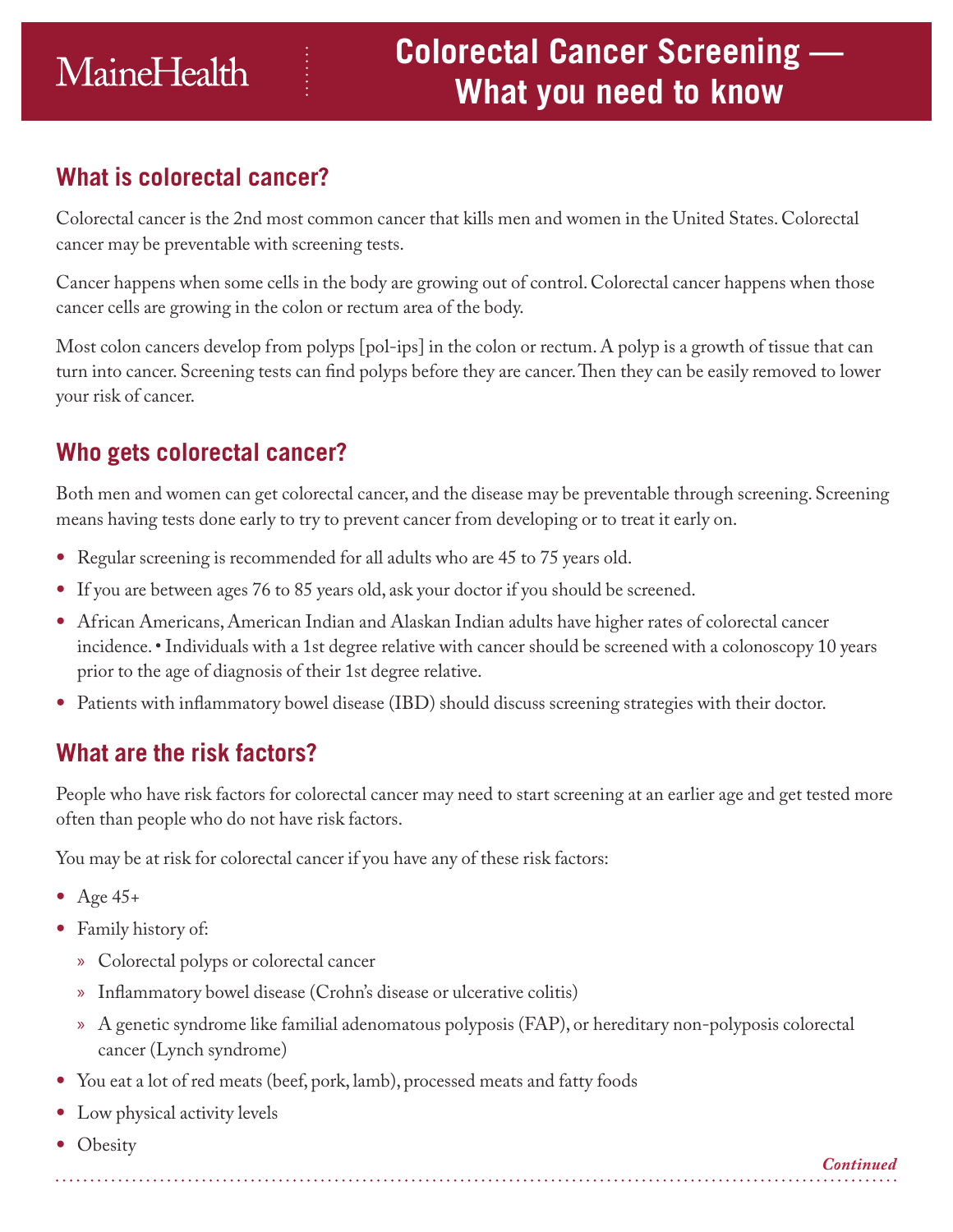- Smoking and other tobacco use
- Heavy alcohol use (eight or more drinks per week for women, fifteen or more drinks per week for men)

# **What are the symptoms?**

Symptoms of colorectal cancer may not be noticeable. Pre-cancerous polyps and early-stage colorectal cancer don't always cause symptoms. Don't wait for symptoms to appear before deciding to get tested for colorectal cancer. If you have symptoms, they may include:

- Blood in your stool
- Diarrhea or constipation
- Pains, aches, or cramps in your stomach that do not go away
- Unexpected weight loss

Talk to your doctor about the need for getting screened for colorectal cancer if you have any of these symptoms.

# **Lower your risk of colorectal cancer**

Make these lifestyle changes to lower your risk of colorectal cancer:

- Get regular screenings
- Maintain a healthy weight
- Live a physically active lifestyle
- Eat a healthy diet
- Don't use tobacco products
- If you drink alcohol, keep it moderate (No more than one drink per day for women and no more than two drinks per day for men)